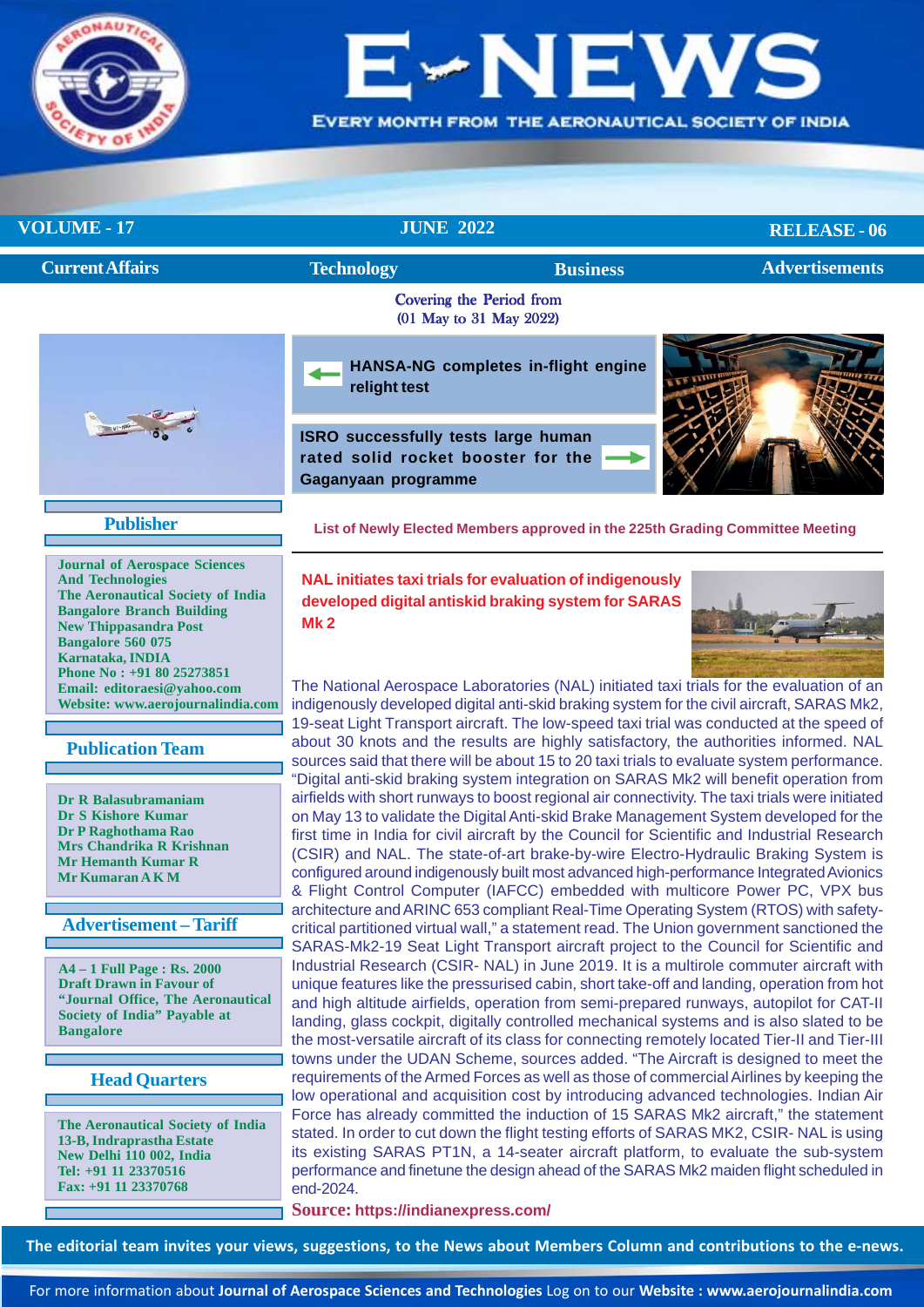# **CURRENT AFFAIRS**

#### <span id="page-1-0"></span>**ISRO SYNERGISES NATIONAL EFFORTS TO STUDY PLANET VENUS**

On May 4, 2022, ISRO had organized a single-day National meeting on Venus science, in virtual mode, with the theme 'Outstanding Scientific Problems on Venus: Need for Space-based Studies', to brainstorm on the scientific contexts and possibilities of the Venusian science. The event witnessed active participation from several academic and research institutes, that included eleven scientific lectures from IIT-Delhi; IIT-Bombay; IIT-Roorkee; IIA, Bangalore; IISER, Kolkata; IIG, Mumbai; CUSAT, Kochi; SPPU, Pune; Amity University, Noida, and more; and four lectures from ISRO/DOS. The event was inaugurated by Shri Somanath S., Chairman, ISRO / Secretary, DOS, in the presence of Shri Shantanu Bhatawdekar, Scientific Secretary, ISRO, and Dr. Tirtha Pratim Das, Director, Science Programme Office, ISRO Headquarters. During the inaugural address, Chairman, ISRO / Secretary, DOS mentioned that ISRO has conceptualized an orbiter mission to Venus, with a set of scientific instruments to study the Venus system science. He emphasized the need for the synergy between the academicians, scientists and engineers to ensure effective scientific planning for the country's Venusian endeavor. He stressed bringing out unique scientific results from the proposed Venus mission and urged the scientists, and academicians of the Nation to invest their intellect and efforts to bring out the best scientific outcome. Shri Shantanu Bhatawdekar, Scientific Secretary, ISRO, mentioned that this meeting would provide a platform for the sustained association between the academia/institutes and the scientists and engineers of ISRO/DOS.

#### **Source: https://www.ISRO.gov.in/**

### **ISRO ORGANISES ACADEMIA-INSTITUTE-MINISTRY MEET FOR SPACE-BASED AERONOMY MISSION**

ISRO had organized a National meeting on Aeronomy research to discuss the importance and prospect of spacebased in-situ observation of the Earth's upper atmosphere to study the space-weather effects, with the theme 'Science of Near-Earth Space & Applications', on May 10, 2022, in virtual mode. The meeting was attended by representatives of several ministries of the Government of India, academicians and scientists from several reputed academic institutions. Introducing the theme, during the inaugural session, Shri Shantanu Bhatwadekar, Scientific Secretary, ISRO, explained that 'Aeronomy' refers to the physics and chemistry of the Earth's upper atmosphere, which directly feels the wrath of the space weather events. In the near-Earth environment, the space weather is governed by the eruptive phenomena from the Sun, which affect the ionosphere-thermosphere system severely, and the perturbation percolates to the lower altitudes depending on the intensity of the solar events. In this context, Scientific Secretary, ISRO mentioned that the DISHA-H&L mission, a twin Aeronomy mission conceptualized by ISRO, comprising two satellites, one at high (DISHA-H, at inclination greater than 85 degrees) and the other one at low (DISHA-L, at an inclination of about 25 degrees) inclination orbits, simultaneously orbiting the Earth at an altitude of ~400 km. He mentioned that DISHA is an acronym for 'Disturbed and Quiet time Ionosphere-Thermosphere systems at High Altitudes'. The twin satellites, he informed, with the identical set of scientific instruments, will capture the latitudinal and longitudinal effects of the space weather events on the Earth's upper atmosphere. Shri S. Somanath, Chairman, ISRO / Secretary, DOS, inaugurated the meet. During his inaugural address, he emphasized the necessity of bringing out the societal benefit of the proposed DISHA H&L mission. He mentioned that the proposed DISHA H&L mission will provide valuable scientific insight into the effect of space weather events on Earth's upper atmosphere, which, in turn, will help in the modelling of the ionosphere-thermosphere system in terms of its response to the space weather events. The model will not only be a valuable scientific contribution towards the understanding of the Sun-Earth connection but also be a tool for several applications that are susceptible to the space weather events. He solicited the active participation of the academia, institutes and ministries to build a strong user-base for this mission. Prof. Pallam Raju, Dean, Physical Research Laboratory, an autonomous body within the Department Space, made a presentation on the DISHA H&L concept, the parameters to be investigated, and the scientific instruments. The meeting, apart from several lectures from academia and institutes, witnessed a panel discussion on 'Science of Near-Earth space and its applications',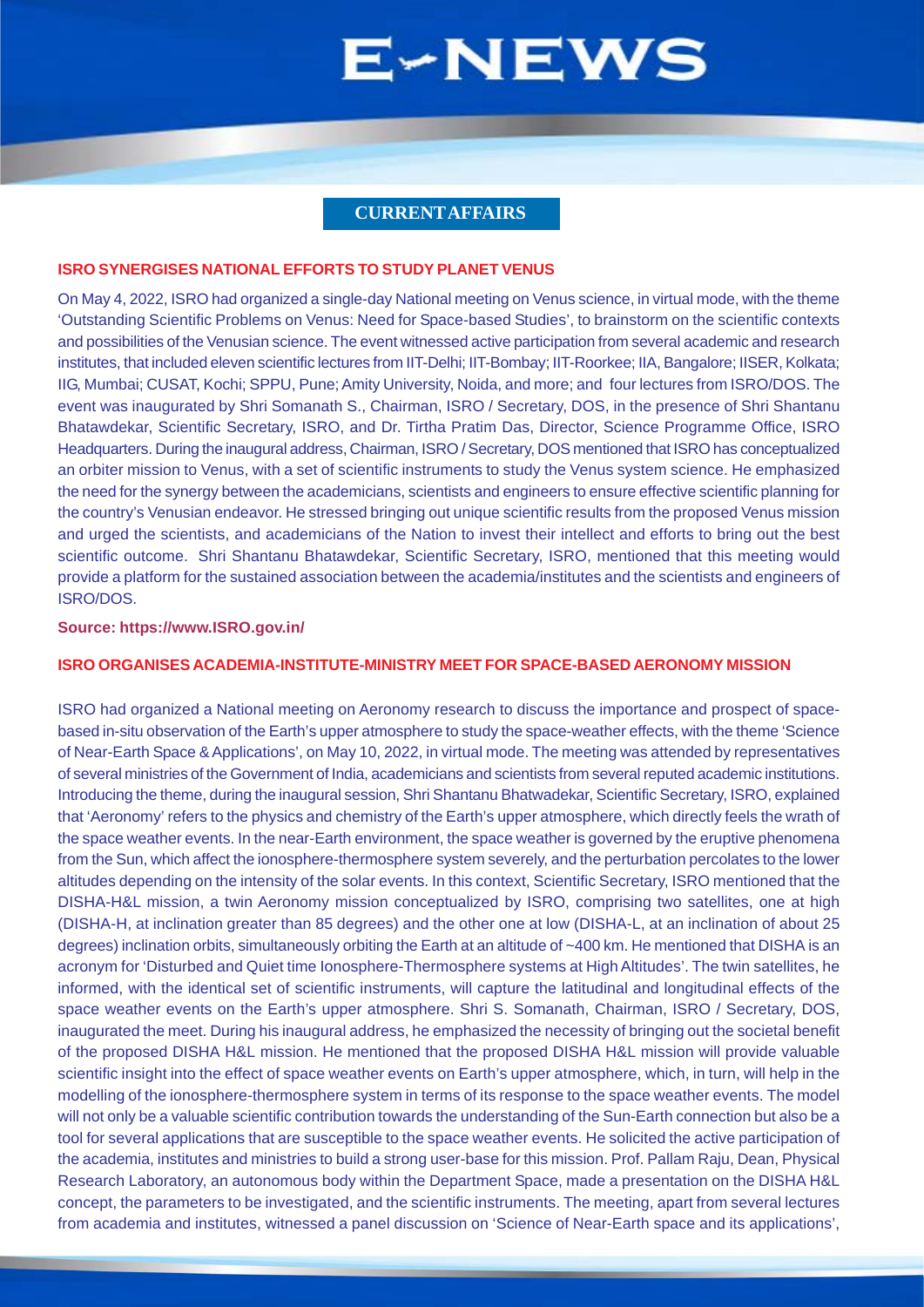which was attended by the senior officials nominated by the Department of Telecommunication, Ministry of Civil Aviation, Ministry of Power, Ministry of Earth Sciences, Department of Science & Technology, Ministry of Electronics and Information Technology and Ministry of Information and Broadcasting. The panelists deliberated the importance of such space-based Aeronomy missions with relevance to the respective ministries. Discussions spun the domains of the disruption of radio-wave propagation affecting communication and navigation infrastructure during severe spaceweather events, the need for coupling the ionosphere-thermosphere model and atmospheric model to build a holistic model to assess the effects of space weather events on the atmosphere, passenger health in aviation sector during polar flights, the importance of the Aeronomy study on the air navigation services, need for parallel/super-computing facilities for high spatial-temporal modelling of the Sun-Earth coupling system will better accuracy, to name a few. Ministry representatives offered collaborative support to take this endeavor forward. Dr. Tirtha Pratim Das, Director, Science Programme Office, moderated the inter-ministerial panel discussion. He mentioned that DISHA H&L is just an initial step towards the building of the space infrastructure towards achieving self-reliance in modelling and managing space weather events. Fullfilling this goal necessitates drawing a long-term plan covering many solar cycles, which, in turn, requires a programmatic approach, with the confluence of the wisdom and active participation of the relevant ministries. Once Aditya-L1 heliophysics observatory is in orbit and study the causes of the space weather events, DISHA H&L will studies the effects. The ground-based observations of the ionosphere and the Sun will complement the space-based observations. Thus, DISHA H&L will add to the space and ground-based infrastructure for achieving a better understanding of the space weather effects, which will eventually lead to better planning for the protection of the space and ground-based assets.

# **Source: https://www.ISRO.gov.in/**

### **Yuva Vigyani Karyakram (YUVIKA-2022)**

The Yuva Vigyani Karyakram (YUVIKA) is residential training programme conducted by ISRO. YUVIKA-2022 is scheduled from 16<sup>th</sup> to 28<sup>th</sup> May 2022 wherein, 150 students are selected from all the states and Union territories of the country. The training is organised at 5 centres of ISRO viz, VSSC-Trivandrum, URSC-Bengaluru, SAC-Ahmedabad, NRSC-Hyderabad and NESAC-Shillong. The programme includes class room lectures, hands-on activities, interaction with eminent scientists, lab/facility visits, sky gazing, robotic assembly, Cansat experiments and so-on. All the students will be taken to SDSC SHAR- Sriharikota, the space port of India for a visit and Face-to-face interaction with Chairman, ISRO. Around 1 lakh students applied for the programme. The finally 150 students were selected based on the academic scores and achievements in other co-curricular activities. Secretary, DOS/Chairman, ISRO inaugurated YUVIKA-2022 in a virtual event on 16<sup>th</sup> May, 2022 in the presence of directors of all major centre, Scientific Secretary, ISRO, Dr TK Alex and Director, CBPO. Addressing the gathering, Secretary, DOS / Chairman, ISRO Shri. Somanath S, welcomed all the students and urged the students to fully utilise the opportunity to interact with the senior scientists and technocrats whom they are going to meet in next two weeks. He also explained the students about the vast opportunities and domains like Engineering, Astrophysics, Astrobiology, Mathematics, Material science, Chemistry, Computer Science etc. which actually are integral part of space technology but not known to people. He also requested the students to ambassadors of ISRO and propagate the experience to their schoolmates, teachers, general public and make them understand how ISRO is touching each and everyone's life in a positive way. The course content made also was released by Secretary, DOS/ Chairman, ISRO during the event.

#### **Source: https://www.ISRO.gov.in/**

#### **ISRO plans mission to Venus, eyes December 2024 launch window**

After sending missions to the Moon and Mars, ISRO is now readying a spacecraft to orbit Venus to study what lies below the surface of the hottest planet in the solar system and also unravel the mysteries under the sulfuric acid clouds enveloping it. Addressing a day-long meeting on Venusian science, ISRO Chairman S Somnath said the Venus mission has been conceived, project report has been made and money has been identified, and urged scientists to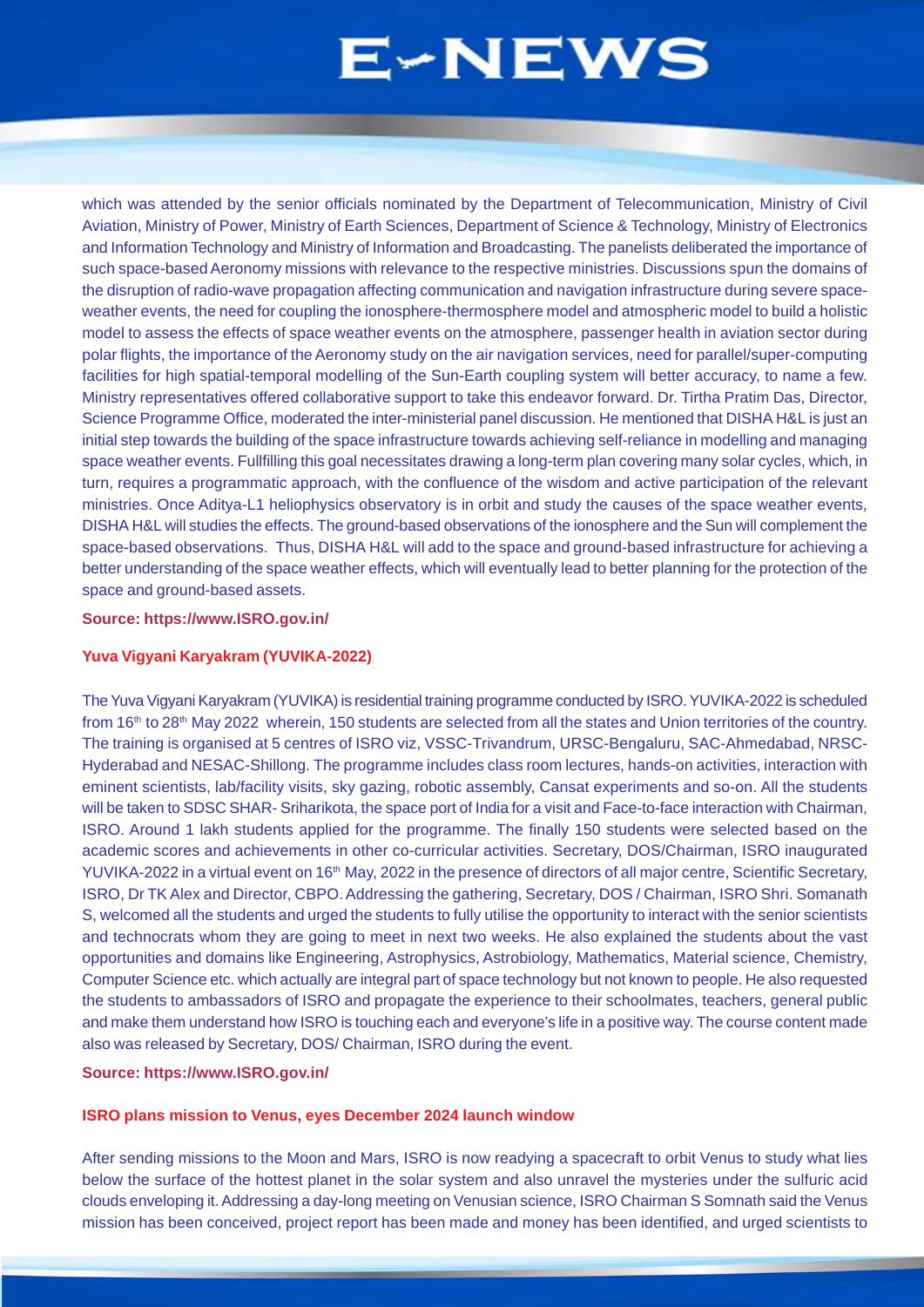<span id="page-3-0"></span>focus on high impact outcomes. "Building and putting a mission on Venus is possible for India in a very short space of time, as the capability today exists with India," Mr Somnath said in his inaugural address. The space agency is eyeing the December 2024 window for launch with orbital maneuvers planned for the following year when earth and Venus would be so aligned that the spacecraft could be put in the neighbouring planet's orbit using a minimum amount of propellant. The next similar window would be available in 2031. Indian Space Research Organisation (ISRO) Chairman Mr Somnath cautioned against repeating experiments conducted by previous missions to Venus and focus on unique high impact outcomes as were achieved by the Chandrayaan-I and the Mars Orbiter Mission. "Goal is to review that unique additional knowledge observation can be done and see that we are not repeating what all has already been done. Repeating some of them is not a crime but if we bring uniqueness, it will have an impact globally,"he said. Among the experiments planned include investigation of the surface processes and shallow sub-surface stratigraphy, including active volcanic hotspots and lava flows, studying the structure, composition and dynamics of the atmosphere and investigation of solar wind interaction with Venusian Ionosphere. A key instrument on the spacecraft will be the high resolution synthetic aperture radar to examine the Venusian surface, which is covered by dense clouds that make it impossible to view the planet's surface.

#### **Source: https://www.deccanherald.com**

#### **Army successfully test-fires advanced version of Akash Prime at Pokhran**

The Indian Army's Air Defence Warriors of Sapta Shakti Command successfully tested one more advanced version of Akash Prime, a new generation missile at field in. The missile included simultaneous engagement of multiple aerial targets ensuring 100% hits, demonstrating the potency of the weapon in realistic operational conditions. The new variant of the missile fired from surface to air successfully hit the pseudo targets of the enemy. During the trials which were on for the last four days, GoC Lieutenant General Mr A S Bhinder, scientists from Defence Research and Development Organisation (DRDO) and senior army officers were present. DRDO developed the 'Made in India' Akash missile system that can be launched from mobile platforms and engage multiple targets simultaneously from different directions. An army official said, "The upgraded missile has been fired from a mobility platform. The new generation missile is designed for use by the Indian Air Force (IAF) and Indian Army in order to intercept high manoeuvring aerial threats. The Indian Army artillery will become stronger from the missile and the aerial security will become tighter." The missile is capable of engaging multiple targets in real time and has an intercept range of 40km with the missile guidance system being more accurate now along with the fire control system. A defence source said, "The performance of the command and control system, on-board avionics and aerodynamic configuration of the missile was successfully validated during the trial. Several range instruments including radar, EOTS and telemetry systems were used while monitoring the entire path of the missile during the test launch."

### **Source:https://timesofindia.indiatimes.com/city/jaipur/army-successfully-test-fires-advanced-version-ofakashprime-at-pokhran/articleshow/91244056.cms**

#### **HANSA-NG completes in-flight engine relight test**

The new generation two-seater trainer aircraft (HANSA-NG 2) designed and developed by National Aeronautics Laboratory (NAL) successfully completed its in-flight engine relight test. The test was conducted at the Defence Research and Development Organisation's (DRDO) Aeronautical Test Range (ATR) facility in Challakere, 200km from Bengaluru.

# **Source:https://timesofindia.indiatimes.com/city/bengaluru/hansa-ng-completes-in-flight-engine-relighttest/ articleshow/91627688.cms**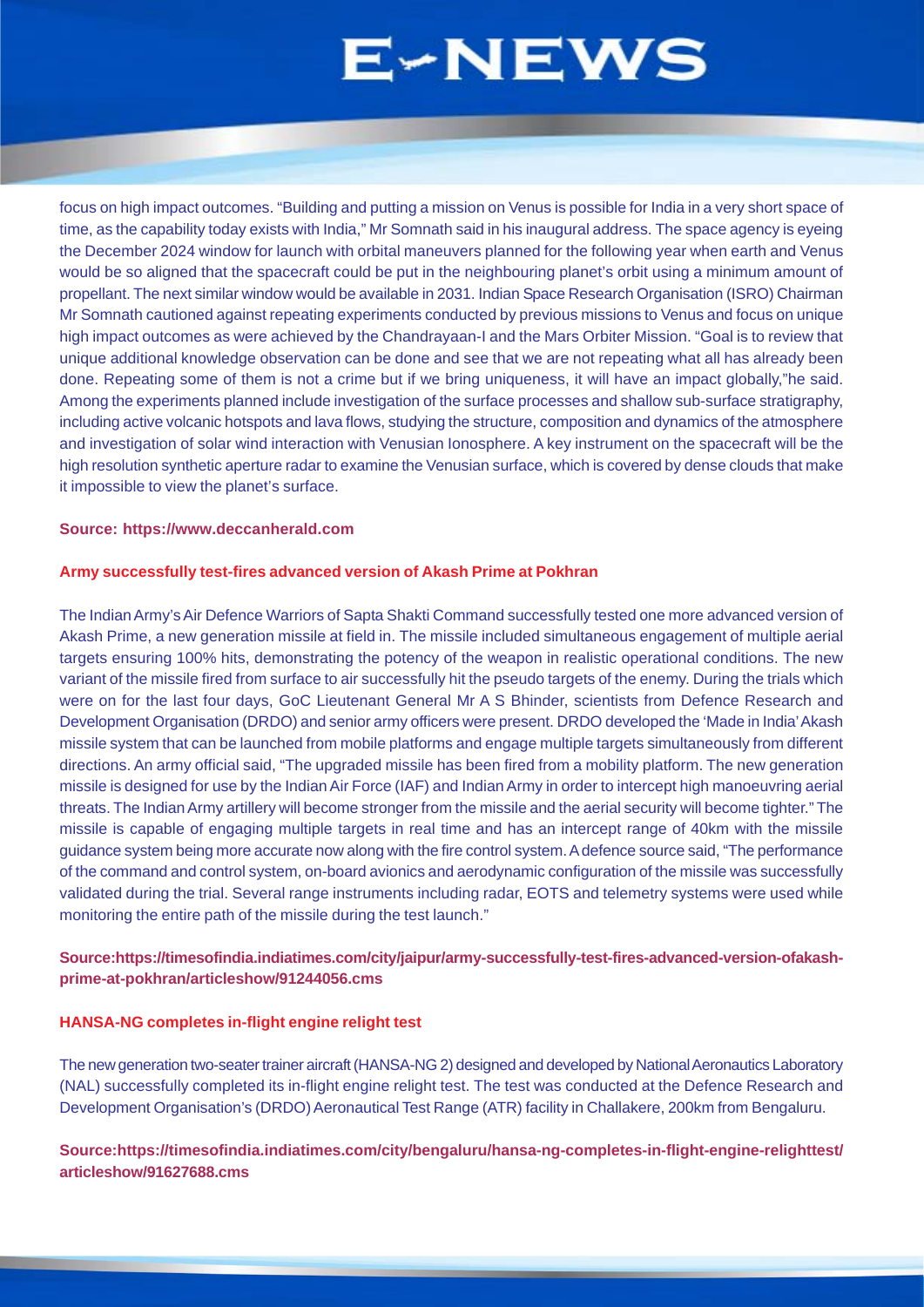#### <span id="page-4-0"></span>**Defence Minister urges youths to indigenise new technologies**

Defence Minister Mr Rajnath Singh called upon the youth of the country to ideate, innovate and indigenise new technologies to achieve "Aatmanirbhar Bharat", as envisioned by Prime Minister Narendar Modi. Addressing the students of Dr DY Patil Vidyapeeth during the 13th convocation ceremony in Pimpri, Singh described the youth as the biggest strength, catalyst and source of change for any country. "The youth can face any challenge and convert it into an opportunity. They have the potential to discover new technologies, and set up new companies and research establishments," he said He iterated the government's resolve of domestic procurement of defence equipment to achieve "Aatmanirbhar Bharat", saying that India should not depend on other countries for its needs. He said the government had faith in the youth and was striving to provide them with ample opportunities to ensure their progress and holistic development. Referring to Prime Minister Modi's appeal "Vocal for Local", he said it would create employment opportunities for the young and ignited minds of the country. The minister reminded students to value the contributions made by unknown people in their lives. "For example, an apron that you wear today may have come from a cotton farmer from Vidarbha, and your shoes may have been made in a factory in Kanpur. Likewise, many unknown people are contributing to your lives. They need your respect and love," he said.

# **Source:https://timesofindia.indiatimes.com/city/pune/defence-minister-urges-youths-to-indigenisenewtechnologies/articleshow/91716668.cms**

#### **Top officers of Army, Navy, Air Force meet to review preparedness in East**

Top officers of the Air Force, Navy and Army met in Shillong to review the operational issues and enhance interoperability among the forces in the eastern region, a defence spokesperson said. The three-day Tri-Services Eastern Commanders– in-Chief Conference, held at the headquarters of the Eastern Air Command, concluded. "The commanders exchanged notes on the peculiarities of operations in their respective domains, identify each other's strengths and arrive at mutually agreeable solutions to enhance interoperability and synergy between the three services," the spokesperson said. They reviewed the progress made on various operational and logistic issues made since the last meeting, he said. Commander-in-Chief of Andaman and Nicobar Command Lt Gen Ajai Singh, Flag Officer Commanding-in-Chief Eastern Naval Command Vice Admiral B Dasgupta and General Officer Commanding-in-Chief Eastern Command Lt Gen RP Kalita attended the meeting. The meeting was hosted by Air Officer Commanding-in-Chief Eastern Air Command Air Marshal DK Patnaik.

# **Source:https://www.deccanherald.com/national/east-and-northeast/top-officers-of-army-navy-air-force-meetto-review-preparedness-in-east-1110719.html**

# **TECHNOLOGY**

### **ISRO successfully tests large human rated solid rocket booster for the Gaganyaan programme**

ISRO successfully completed the static test of a human-rated solid rocket booster (HS200) for the Gaganyaan Programme at Satish Dhawan Space Centre (SDSC), Sriharikota, Andhra Pradesh on May 13, 2022, at 7:20 AM local time. HS200 rocket booster is the human-rated version of the well-proven S200 rocket booster of GSLV Mk III satellite launch vehicle, popularly known as LVM3. The successful completion of this test marks a major milestone for the prestigious human space flight mission of ISRO, the Gaganyaan, as the first stage of the launch vehicle is tested for its performance for the full duration. The event was witnessed by Shri S Somanath, Chairman, ISRO / Secretary, Department of Space and Dr. S Unnikrishnan Nair, Director, VSSC along with other ISRO scientists. Design and development of the HS200 booster were completed at Vikram Sarabhai Space Centre (VSSC), Thiruvananthapuram and propellant casting was completed at SDSC, Sriharikota. The S200 motor which is the first stage of the LVM3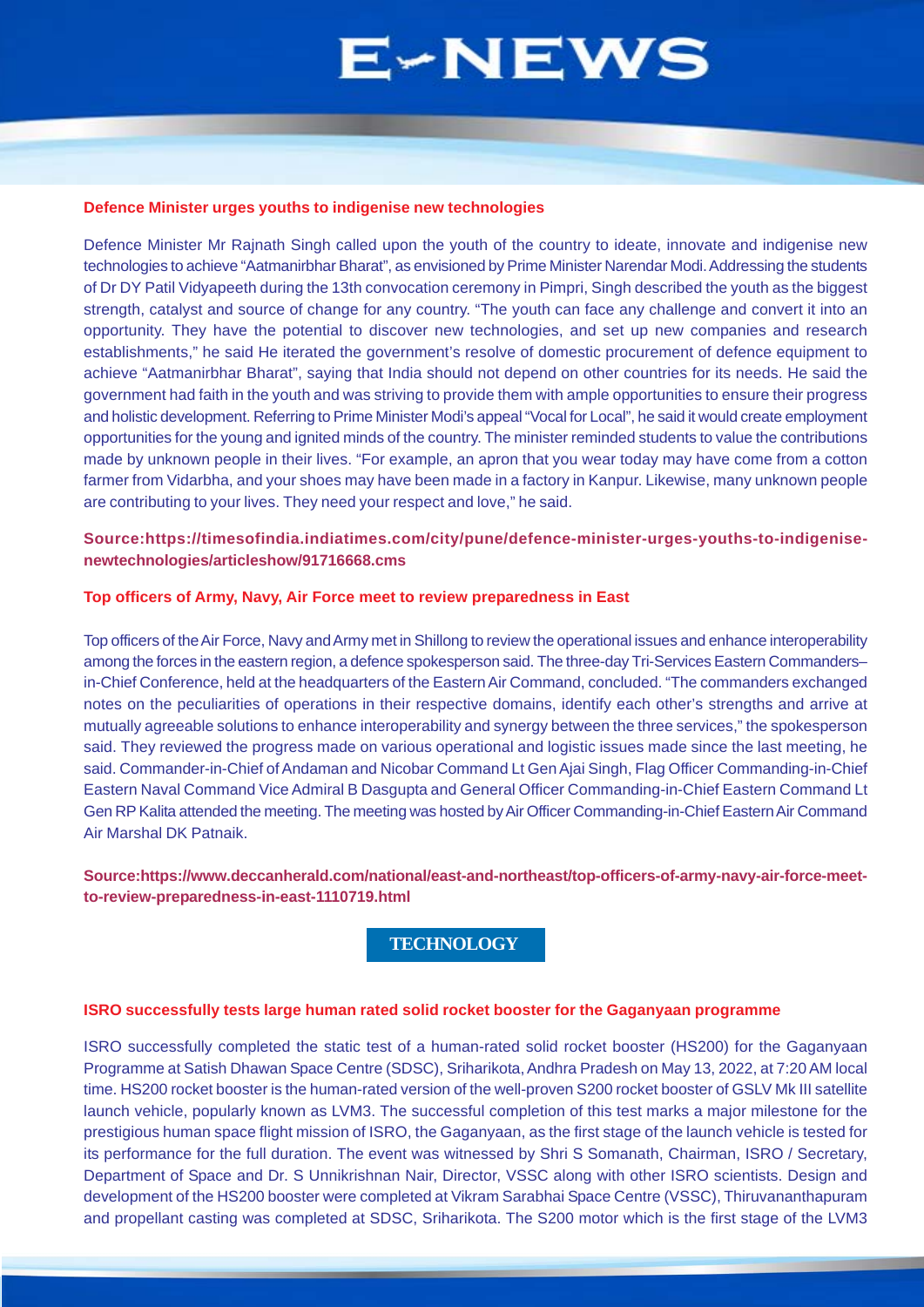launch vehicle intended for launching a 4000 kg class of satellites to Geosynchronous transfer orbit, was configured as a strap-on rocket booster. Based on the successful launch pedigree of this launch vehicle including the Chandrayaan mission, the LVM3 has been identified as the launcher for the Gaganyaan mission. For the manned space mission, LVM3 launch vehicle underwent improvements stipulated by the requirements of human rating. Accordingly, a host of design improvements that were aimed at increasing the safety and reliability of various systems were implemented in the S200 booster like all other systems. These include additional safety features for motor case joints and robust insulation and ignition systems. The control system used in this booster employs one of the world's most powerful electro-mechanical actuators with multiple redundancies and safety features. The system is fully indigenously designed and developed by ISRO in participation with various industries spread across the country. Despite the restrictions imposed by the pandemic, ISRO could complete the entire design, development, realization and testing process within a short span of two years. The HS200 booster loaded with 203 tons of solid propellant was tested for a duration of 135 seconds. The 20 m long and 3.2 m diameter booster is the world's second-largest operational booster with solid propellant. During this test, about 700 parameters were monitored and the performance of all the systems was normal. With the successful completion of this test, ISRO marches one more step closer to Gaganyaan Programme. Out of the three propulsion stages of LVM3, the human-rated versions of the second stage known as L110-G loaded with liquid propellant and the third stage C25-G with cryogenic propellant are in the final phase of qualification including tests with static firing. Gaganyaan programme, the most prestigious scientific endeavour of India is steadily progressing towards its final goal of taking an Indian to space and bringing him safely back.

### **Source: https://www.ISRO.gov.in/**

### **Indian Navy successfully test-fires naval anti-ship missile**

India successfully conducted the maiden flight test of an indigenously-developed naval anti-ship missile from a Seaking 42B helicopter, demonstrating the new weapon's ability to add more teeth to the force's war-fighting prowess. The test firing at the Integrated Test Range, Chandipur, Odisha, sources said, was a significant step towards achieving selfreliance in niche missile technology. The missile followed the desired sea-skimming trajectory and reached the designated target with a high degree of accuracy, validating the control, guidance and mission algorithms, the Defence Research and Development Organisation said in a statement. All the sub-systems performed satisfactorily. The sensors deployed across the test range and near the impact point tracked the missile trajectory and captured all the events. The missile employed many new technologies, including an indigenously developed launcher for the helicopter, while the guidance system includes a state-of-the-art navigation system and integrated avionics. The missile would have to undergo multiple trials before it is inducted in the Indian Navy.

#### **Source: https://www.deccanherald.com**

# **DRDO conducts successful trials of ATAGS - Know more about this indigenously built towed artillery gun system**

 In yet another technological advancement, India has successfully conducted the trials of the indigenous Advanced Towed Artillery Gun System (ATAGS), being developed by the Defence Research and Development Organisation (DRDO). The trials of the gun system, considered to be the best in its class in the world, were conducted at Pokhran Field Firing Range (PFFR) between April 26 and May 2, the DRDO said as reported by news agency ANI. The ATAGS is a towed 155 mm x 52 calibre howitzer that is being developed for the Indian Army by the DRDO along with private firms Bharat Forge and TATA Power SED. The ATAGS project was started in 2013 by DRDO to replace older guns in service in the Indian Army with a modern 155mm artillery gun. ATGAS is a large calibre Gun system with the capability to program and fire future Long-Range Guided Munitions (LRGM) to achieve precision and deep strike, according to the DRDO's website. As per the premiere agency, the system is configured with an all-electric drive that will ensure maintenance free and reliable operation over longer periods of time. It consists of a barrel of 6,875mm, breech mechanism,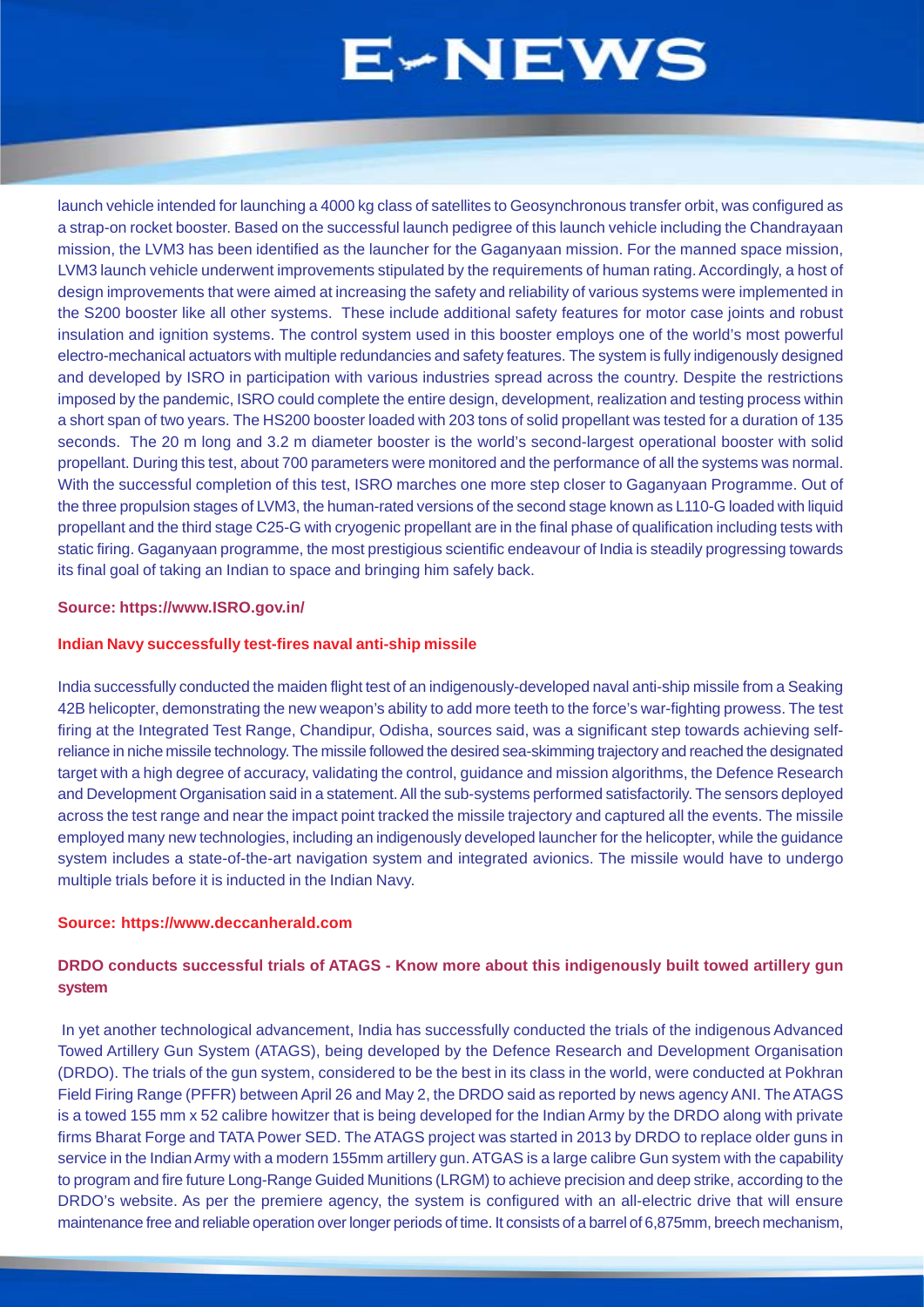<span id="page-6-0"></span>muzzle brake and recoil mechanism to fire 155 mm calibre ammunition with a firing range of 48 kilometre. The howitzer is integrated with advanced features like high mobility, quick deployability, auxiliary power mode, automatic command and control system, and advanced communication system with night vision capability in direct-fire mode. According to the DRDO, it can fire three rounds in 15 seconds while in burst mode, and as many as 60 rounds in 60 minutes while in sustained mode. With a weight of 18 tonnes, it is said that the gun is two tons lighter than guns in the same category

**Source:https://www.timesnownews.com/india/drdo-conducts-successful-trials-of-atags-know-moreabout-thisindigenously-built-towed-artillery-gun-system-article-91268392**

### **DRDO's SFDR flight test successful**

Defence Research and Development Organisation (DRDO ) has successfully flight-tested Solid Fuel Ducted Ramjet (SFRD) booster at the Integrated Test Range (ITR), Chandipur off the coast of Odisha. The SFDR has been developed by Defence Research and Development Laboratory, Hyderabad in collaboration with other DRDO laboratories such as Research Centre Imarat, Hyderabad and High Energy Materials Research Laboratory, Pune. Complimenting the teams involved in design, development and testing, Secretary, Department of Defence R&D and Chairman DRDO Dr G Satheesh Reddy said, with the successful trial of SFDR, the range of air-to-air missiles can be enhanced. "The test successfully demonstrated the reliable functioning of all critical components involved in the complex missile system and met all the mission objectives," the ministry of defence said. The SFDR-based propulsion enables the missile to intercept aerial threats at very long range at supersonic speeds. The performance of the system has been confirmed from the data captured by a number of range instruments like Telemetry, Radar and Electro Optical Tracking Systems deployed by ITR. Defence minister Mr Rajnath Singh congratulated DRDO for the successful trial of SFDR. He termed it as an important milestone toward the development of critical missile technologies in the country.

**Source:https://timesofindia.indiatimes.com/india/drdos-sfdr-flight testsuccessful/articleshow/ 90733566.cms?from=mdr**

# **BUSINESS**

### **A Memorandum of Understanding (MoU) is signed between Indian Space Research Organization (ISRO), Bengaluru and Central University of Himachal Pradesh (CUHP), Dharamshala**

A Memorandum of Understanding (MoU) is signed between Indian Space Research Organization (ISRO), Bengaluru and Central University of Himachal Pradesh (CUHP), Dharamshala for cooperation in the areas of Space Situational Awareness (SSA), Astronomy and Astrophysics by Shri Shantanu Bhatawdekar, Scientific Secretary, ISRO and Prof. Sat Prakash Bansal, Vice-Chancellor CUHP. Continuous analysis of the collision threats posed by growing number of space objects is essential to safeguard Indian space assets. Reliable Indian space activities require tracking and monitoring these objects with the help of observational facilities. This leads to mounting interest in Space Situational Awareness and need for capabilities to track and monitor not just the operational satellites but the non-functional uncontrolled space debris. This MoU will pave the way for future collaborations between ISRO and CUHP in establishing the observational facilities specifically ground based optical sensors for space object tracking, deep space exploration, R&D related to astrophysics and Near Earth Objects (NEO). Dr. A. K. Anilkumar, Director, Directorate of Space Situational Awareness & Management (DSSAM), Dr. P. Sreekumar, Satish Dhawan Professor, ISRO, Dr. Tirtha Pratim Das, Director, Science Programme Office (SPO), Shri. Deva Arul Daniel, Associate Director, DSSAM, Dr. Bikram Pradhan, Deputy Programme Manager, DSSAM were present from ISRO side. Faculties of the Department of Physics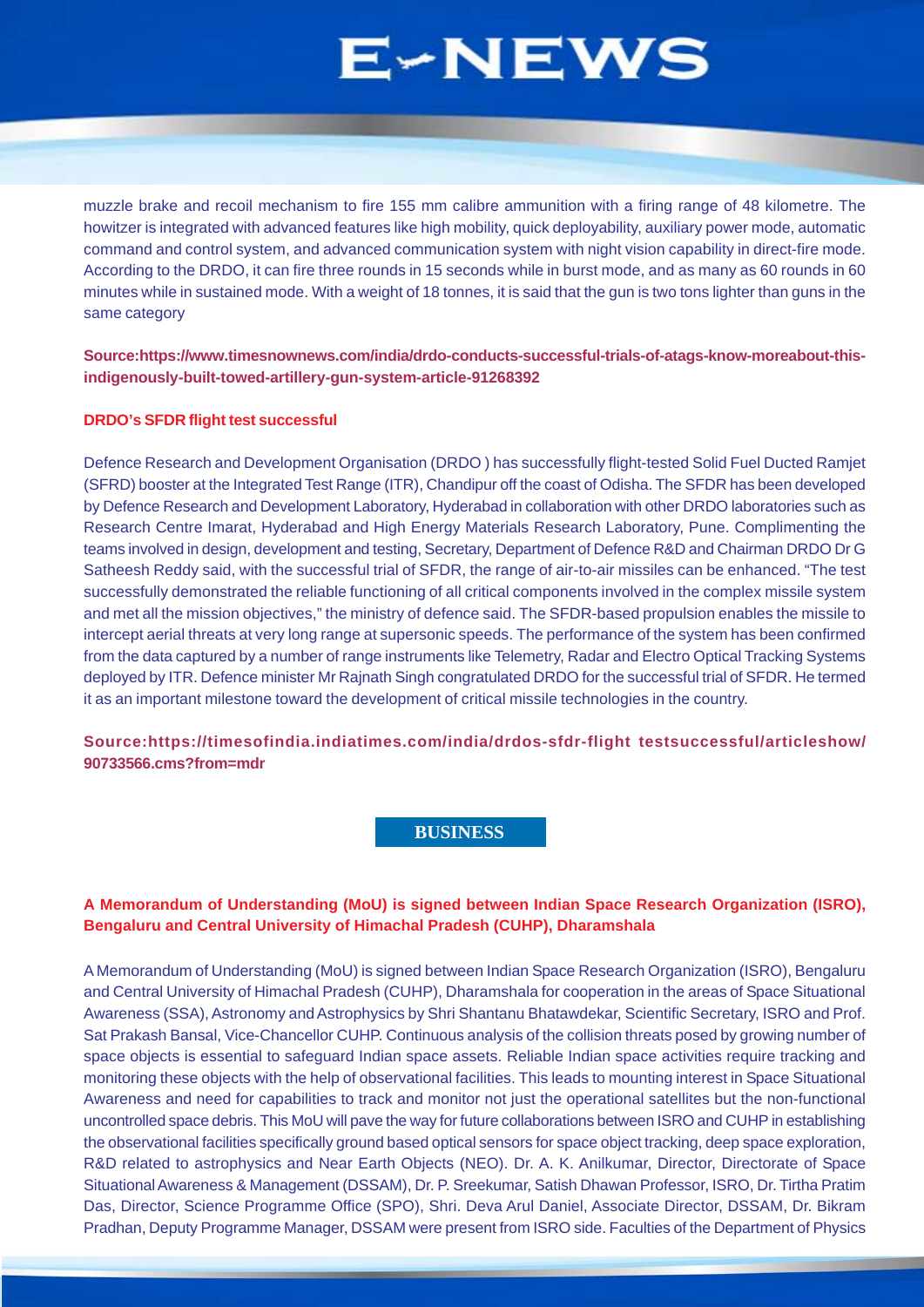and Astronomical Sciences (DPAS), CUHP, Prof. Hum Chand, Dean, School of Physical and Material Science, Prof. Vishal Sood, Registrar, CUHP were also present.

### **Source: https://www.ISRO.gov.in/**

#### **5 years on, 'strategic partnership' Defence projects yet to take off**

Five years after the (SP) model was promulgated to boost indigenous defence production through tie-ups with majors, not a single project has taken off under the much-touted 'Make in India' policy till now. The SP model projects identified by the ranged from the manufacture of newgeneration submarines and helicopters to advanced fighters and futuristic main-battle tanks in 4 long-term joint ventures between Indian companies and OEMs (original equipment manufacturers) with "deep and extensive" transfers of technology. But the first project to make six diesel-electric stealth submarines with airindependent propulsion for greater underwater endurance, at an initial estimated cost of Rs 43,000 crore under Project-75 India (P-75I), is still far away from the actual contract being inked after the long-winded initial shortlisting and tender process. The defence ministry in July last year issued the RFP (request for proposal) to defence shipyard and private shipbuilder L&T, who in turn were to join hands with one of the five shortlisted OEMs to submit technocommercial bids for the mega project. The foreign ship-builders were Naval Group-DCNS (France), (Russia), ThyssenKrupp Marine Systems (Germany), Navantia (Spain) and Daewoo (South Korea). "The French and Russians have already formally pulled out of the competition. Two others have also expressed concerns about the technical and commercial conditions," a defence official said. The other SP projects have not even reached this preliminary stage. One of them is the 's longpending acquisition of 111 armed, twin-engine utility choppers at a cost of over Rs 21,000 crore to replace its ageing fleet of single-engine Chetak helicopters. Another is IAF's quest for 114 new 4.5-generation fighters with "some fifth-generation capabilities" for over Rs1.25 lakh crore, which has seven foreign contenders but is yet to be even granted the initial "acceptance of necessity" by the defence ministry.

# **Source:https://timesofindia.indiatimes.com/india/5-years-on-strategic-partnership-defence-projects-yettotake-off/articleshow/91296132.cms**

#### **India-France Defence partnership strong, in line with Atmanirbhar Bharat: MEA**

hasizing the strong strategic and defence partnership between India and , Foreign Secretary said that the defence cooperation between the two countries is in line with "our own domestic policy of Atmanirbharta (selfreliance)". The Foreign Secretary made the remarks while addressing a press briefing at the conclusion of the bilateral and delegationlevel talks between Prime Minister and French President Emmanuel Macron. Answering a question of possible agreements during the talks on further upgradation and orders of the French fighter aircraft Rafale, Foreign Secretary said that the talks did not necessarily cover individual platforms. "I think what you need to realise is when the two strategic partners speak, it covers the discussion in a format which is not necessarily focused on transactions on individual platforms," Foreign Secretary said. Talking further about the defence cooperation 6 between India and France, the Foreign Secretary reiterated that the two countries "are very strong strategic partners, and also have a very strong defence partnership". The context of defence partnership is defined in the case of our two countries by not just trade in different platforms, but it also extends to co-development, co-designing, comanufacturing," Kwatra said. "This is also very much in sync and in line with our own domestic policy of Atmanirbharta, which also ofcourse extends very strongly in the field of defence," he added. The joint statement released by India and France at the end of the Prime Minister's visit also talked about the greater involvement of France in "Atmanirbhar Bharat" (self-reliant India). "As seen in the timely delivery of the Rafale despite the pandemic, the two sides enjoy synergy in the field of defence," the joint statement read. "Taking forward this momentum, and based on their mutual trust, both sides agreed to find creative ways for France's deeper involvement in the 'Atmanirbhar Bharat' (Self-reliant India) efforts in advanced defence technology, manufacturing and exports, including through encouraging increased industry to industry partnerships," the statement added. Both sides also welcomed the "ongoing intense cooperation across all defence domains" in the joint statement. Answering another question, on the possibility of coproduction of Rafale aircraft with France in India by the Hindustan